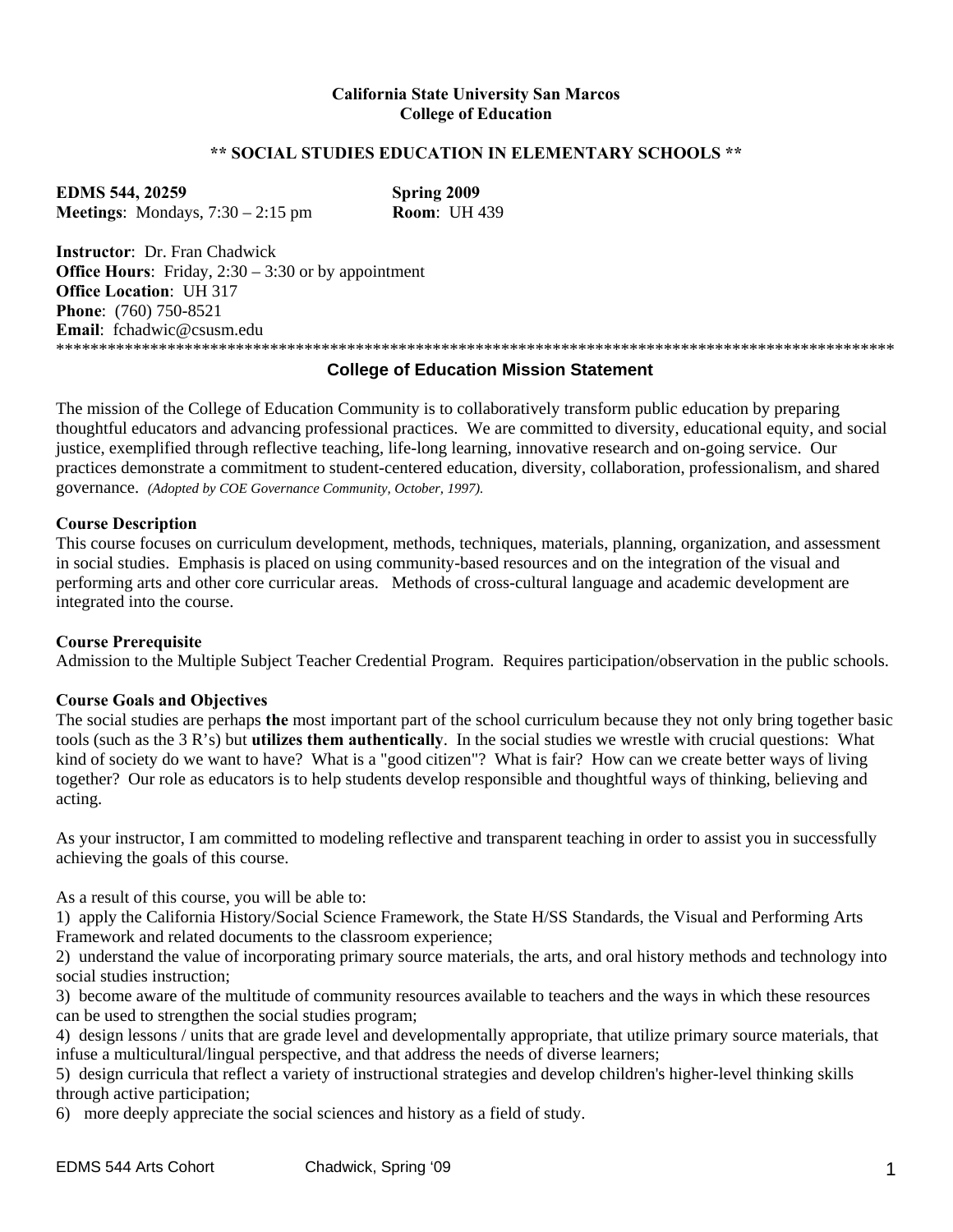# **Required Texts**

- CSDE. (2005). History-Social Science Framework (for California Public Schools K-12). Sacramento, CA. (H/SS) www.cde.ca.gov/cilbranch/cfir/hsssbeup.pdf
- CSDE (2004). Visual and Performing Arts Framework for California Public Schools Kindergarten Through Grade Twelve. Sacramento, CA (VAPA)
- Turner, T. N. (2003). Essentials of Classroom Teaching: Elementary Social Studies. Boston: Allyn and Bacon. (T)

*Additional readings and handouts provided by the instructor will be required.* 

# **STUDENT LEARNING OUTCOMES**

# Teacher Performance Expectation (TPE) Competencies

The course objectives, assignments, and assessments have been aligned with the CTC standards for the Multiple Subject Credential. This course is designed to help teachers seeking a California teaching credential to develop the skills, knowledge, and attitudes necessary to assist schools and district in implementing effective programs for all students. The successful candidate will be able to merge theory and practice in order to realize a comprehensive and extensive educational program for all students.

# **California Teacher Performance Assessment (CalTPA)**

Beginning July 1, 2008 all California credential candidates must successfully complete a state-approved system of teacher performance assessment (TPA), to be embedded in the credential program of preparation. At CSUSM this assessment system is called the CalTPA or the TPA for short.

seminars will greatly contribute to your success on the assessment. To assist your successful completion of the TPA a series of informational seminars are offered over the course of the program. TPA related questions and logistical concerns are to be addressed during the seminars. Your attendance to TPA

Additionally, COE classes use common pedagogical language, lesson plans (lesson designs), and unit plans (unit designs) in order to support and ensure your success on the TPA and more importantly in your credential program.

The CalTPA Candidate Handbook, TPA seminar schedule, and other TPA support materials can be found on the COE website provided at the website provided: http://www.csusm.edu/coe/CalTPA/ProgramMaterialsTPA.html

# **Professionalism/Dispositions (15%)**

Because this course is part of an accredited program leading to professional certification, students are expected to demonstrate behavior consistent with a professional career. Lack of professionalism in any of the following areas will alter the final grade:

1. Attend all class meetings. Due to the dynamic and interactive nature of courses in the College of Education, all students are expected to attend all classes and participate actively. Absences and late arrivals/early departures will affect the final grade. At a minimum, students must attend more than 80% of class time, or s/he may not receive a passing grade for the course at the discretion of the instructor. Should the student have extenuating circumstances, s/he should contact the instructor as soon as possible.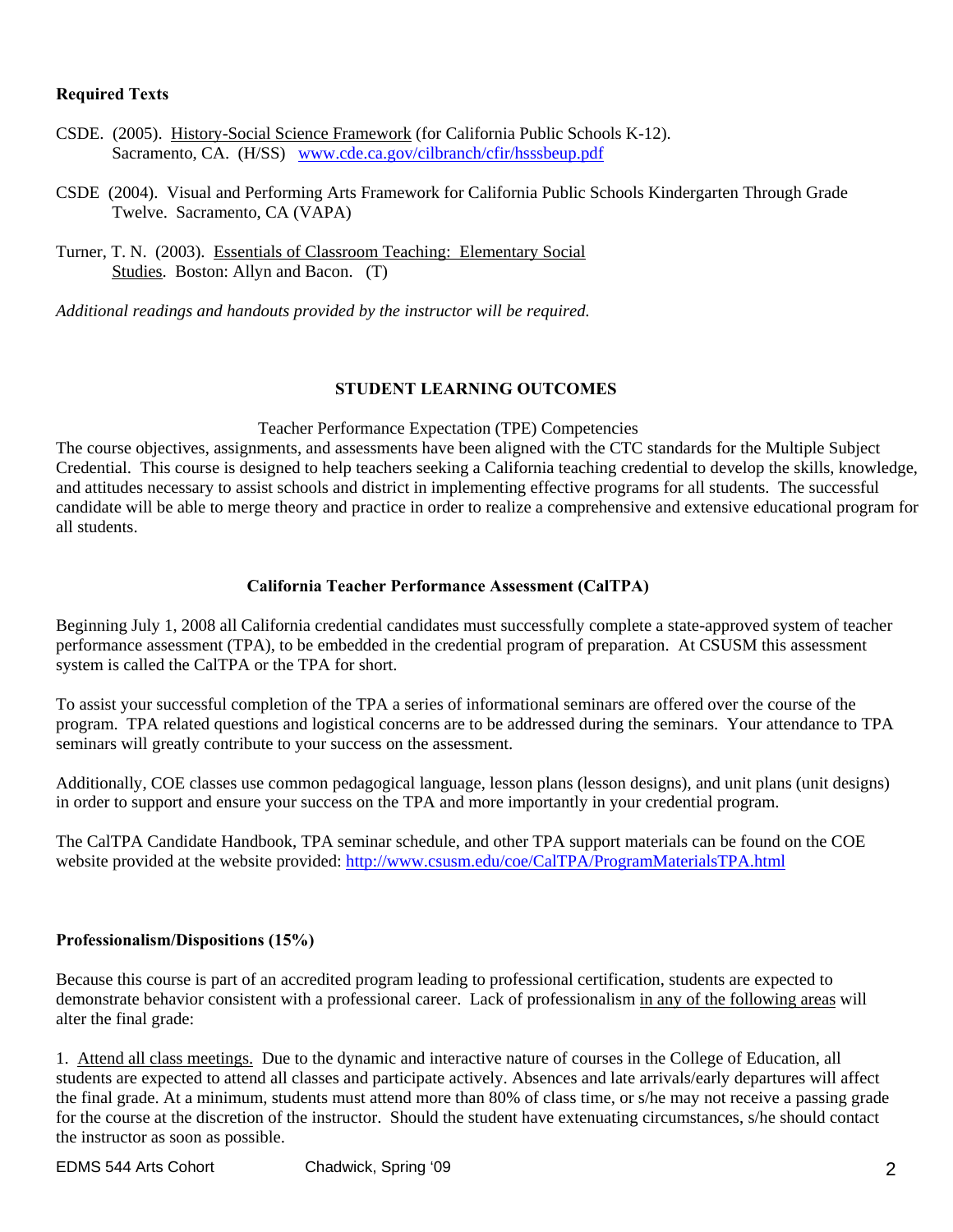For this class, if you are absent 1 day, your highest possible grade is a B. If you are absent 2 days, regardless of the reason, your highest possible grade is a C, which means you will not pass the course. Late arrivals and early departures **will affect** your final grade. **Absences do not change assignment due dates**. Late assignments will receive a reduction in points for each day late. Notify instructor in writing (email) as soon as possible if you are absent or know in advance you will not be attending class.

2. Interact professionally and collaborate responsibly with your colleagues and professor. Teacher education is a professional preparation program and students will be expected to adhere to standards of dependability, and academic honesty. Prepare carefully for class, and be ready to discuss readings and assignments **thoughtfully.** 

# 3. Each written assignment is expected to have a clear organizational presentation and be free of grammar, punctuation and spelling errors. **There will be a reduction in points for grammar, punctuation and spelling errors.**

week after it was returned and may not be eligible for full credit. Assignments will not be accepted via email except for 4. Complete all assignments on time. Late assignments will receive a 20% reduction in points for each day late. Occasionally a student may be asked to revise an assignment. If so, the revised work must be submitted no later than one the case of an absence on the day the assignment is due. If you are absent when an assignment is due, you may submit the work via email (except for Physical Model) so it is not counted late. Please request "return receipt" from your toolbar when submitting an assignment via email due to absence. Receipt of the assignment will be returned by the instructor if this option is utilized when email is sent by the student.

# **University Writing Requirement**

Every course at CSUSM must have a writing requirement of at least 2500 words. In EDMS 544, the Field Trip Project, Oral History Project, Unit Plan, Mock Interview, and Literature Connection will collectively contain a minimum of 2500 words.

The Teacher Performance Expectations identified above are addressed in EDMS 544 through class discussions, activities, oral/visual presentations, and written assignments.

# **ASSIGNMENTS**

*Detailed instructions and rubrics for course assignments will be available electronically and discussed in class. These assignments include both individual and group projects.* 

# **�** *Reading Response (Professionalism)*

The assigned readings provide an important foundation for your increasing understanding of how to effectively teach social studies. To aid you in remembering the readings, and assist you with meaningful class participation, you are asked to respond to each reading assignment by coming to class with your book highlighted, and or stickie-marked, prepared to discuss, ask questions and/or answer open-ended prompts about assigned readings. In order to prepare for this, consider the following for your notes and "bookmarks":

(2) key points from the reading (you may include quotes),

(3) how the reading connects to your own perspective/ experiences,

(4) one question that the reading assignment prompts you to ask after thinking deeper about the issue.

# **�** *Finding the Social Studies in You! A Physical Model (Individual) Pass/Fail (Professionalism)*

Have you ever tried to explain who you are through six of the eight social studies disciplines? For this assignment you will reintroduce yourself to a small group in our class by creating a physical model illustrating aspects of you through each of the disciplines. You may use photographs, drawings, cutouts, objects, your imagination, etc. This activity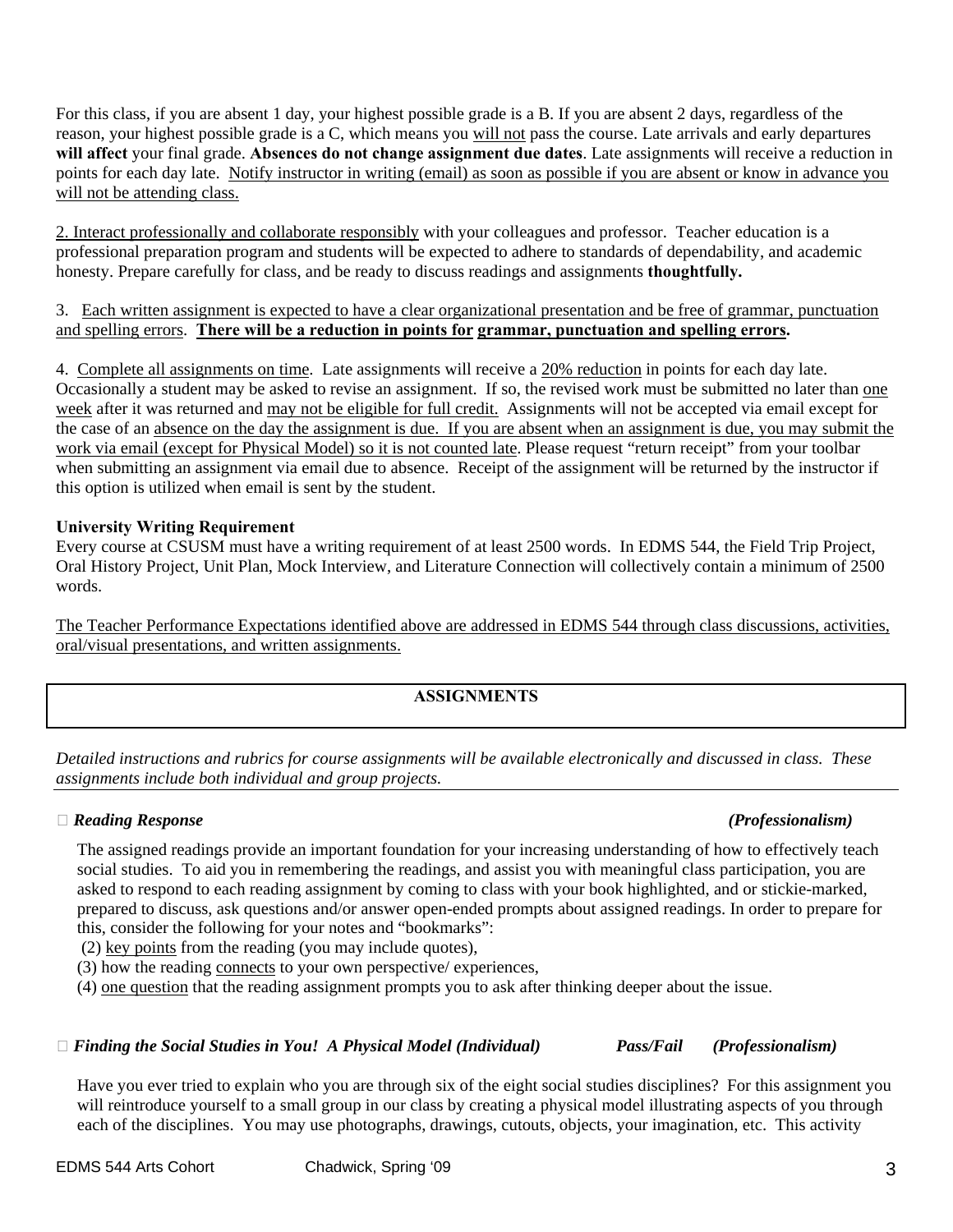## models a way to engage your students, and will demonstrate your awareness of the disciplines. Aim to present for 4-5 minutes.

# $\Box$  *Unit Plan (Group)*  $15\%$

As a group you will create a social studies unit using a backward design model. Within this standards-based unit you will describe the Big Ideas, Critical Issues, Skills, Facts, and Concepts involved, and plan assessments that drive the design of the learning activities.

# **The following assignments/learning activities will link together and create a well-developed social studies unit:**

# **�** *Literature Connection (Individual with group presentation) 20%*

A wealth of children's literature exists that strongly supports the state standards for teaching social studies, language arts, and is conducive to the integration of visual and performing arts. This assignment will serve as the introduction to your unit. You will select *one children's literature book* appropriate for the grade level unit you will be developing with your group. You will be required to write a lesson plan that incorporates this book, and is driven by clear assessments. This lesson will most likely be implemented as the "hook" for the unit. Your group will be required to give a presentation which includes the grade level theme, overall big idea of your unit, and how all of your books can be used to advance children's thinking about the key social studies concepts of your unit. (more details to come)

# In this assignment you will explore and share information about a field trip site in San Diego County. By designing a variety of pre, during, and post-trip teaching activities, you will be able to plan an educational (rather than purely recreational) field trip that incorporates the arts in order to enhance understandings within your unit (more details to come).

# *15%*  Collecting oral histories is an exciting way to help children understand that "history" is found all around us and is continually created. You will *plan* an oral history project for your students addressing the essential issues of your unit. The project will include higher order thinking, and an organized plan of instruction before during and after the oral history interview.

# 

# **OR �** *Technology Project (Group) 15%*

**�** *Oral History Project (Group)* 

 Students are motivated by technology, and many units can be enhanced through technology projects. For this project you will create a webquest relating to the unit and a lesson describing the learning goals and processes involved within student use of technology.

**�***Mock Interview 15%* 

Imagine you are at a job interview and were just asked: "How will you teach social studies in your classroom?"<br>Knowing how to teach and structure learning in social studies, and then being able to express your understandin be two different abilities. In order to help you eloquently articulate the knowledge you have gained through this course, as well as enhance your educational philosophy, you will participate in a mock interview. Be prepared to describe unit grade level themes as described in the History Social Science Framework, and effective methods for teaching social studies.

**�** *Community Resource / Field Trip Project (Group) 20%*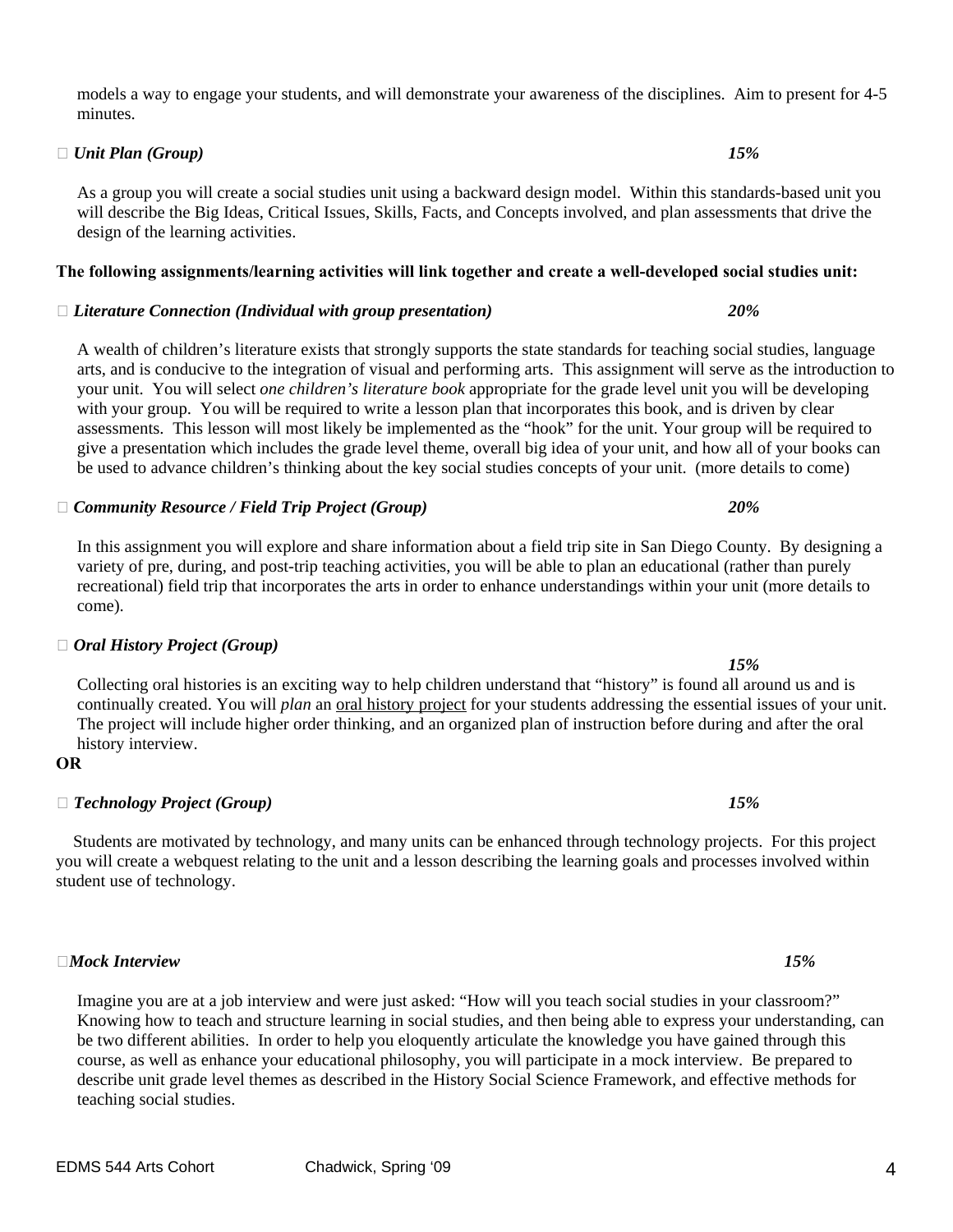# **Assignments**

| *Self Model<br>*Professionalism<br>Unit Plan<br>*Literature Connection<br>Community Field Trip | P/F<br>15%<br>15%<br>20%<br>20% | Intro to social science disciplines<br>Includes reading response, participation, self model |
|------------------------------------------------------------------------------------------------|---------------------------------|---------------------------------------------------------------------------------------------|
| Choose one out of two:<br><b>Oral History Project</b><br><b>Technology Project</b>             | 15%<br>15%                      |                                                                                             |
| *Mock Interview                                                                                | 15%                             | Summary of class                                                                            |

\*Individual assignments

# **Grading Scale:**

Assignments will be scored (1-4), using rubrics listing specific criteria to be addressed. Rubrics will be available to students with each assignment. Assignments are weighted as listed above.

# **Exemplary "A" Students**

1. Demonstrate **serious** commitment to their learning, making full use of the learning opportunities available and searching out the implications of their learning for future use.

2. Complete all assignments thoroughly and thoughtfully toward the goal of developing an in-depth social studies unit, receiving 3.5-4.0 averages on all assignments.

3. Make insightful connections between all assignments and their developing overall understanding of social studies concepts; they continually question and examine assumptions in a genuine spirit of inquiry.

4. Show a high level of achievement of course goals.

5. Make a concerted effort to work as a team to complete group assignments maintaining a community and supporting the community spirit of the group.

# **"B" Students**

1. Comply with the course requirements and expectations.

2. Complete all assignments, usually thoroughly and thoughtfully, receiving 2.7 -3.4 average on all assignments.

3. Usually connect assignments to their developing overall understanding of social studies concepts; may be satisfied with accepting their learning as it is received without deeply examining assumptions or seeking a higher level of understanding of the implications.

4. Show reasonable achievement of course goals.

5. Make an effort to work effectively with group.

# **"C" Students**

1. Demonstrate an inconsistent level of compliance to course requirements and expectations.

2. Complete all assignments with limited thoroughness and thoughtfulness, receiving 1.7-2.6 average on all assignments.

3. Make limited connections between assignments and their developing overall understanding of social studies concepts; may not be open to examining assumptions or implications and may actually dismiss the importance of the understanding of social studies concepts.

4. Attempt, but show limited progress in achieving course goals and/or building community within the group setting.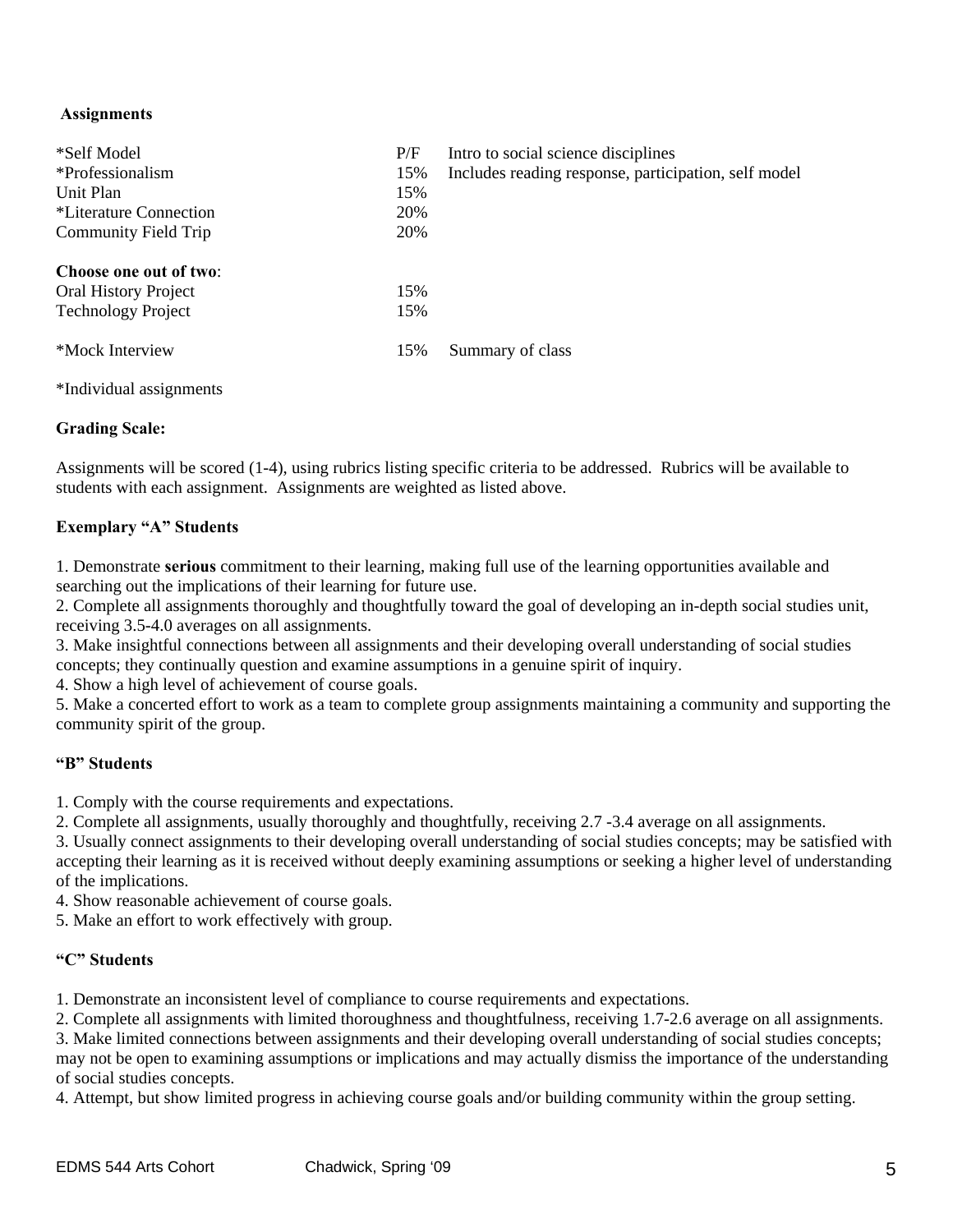## California State University San Marcos COLLEGE OF EDUCATION

## **Mission Statement**

The mission of the College of Education Community is to collaboratively transform public education by preparing thoughtful educators and advancing professional practices. We are committed to diversity, educational equity, and social justice, exemplified through reflective teaching, life-long learning, innovative research, and ongoing service. Our practices demonstrate a commitment to student-centered education, diversity, collaboration, professionalism, and shared governance.

*(adopted by COE Governance Community October, 1997)* 

# **Attendance Policy**

Due to the dynamic and interactive nature of courses in the College of Education, all students are expected to attend all classes and participate actively. At a minimum, students must attend more than 80% of class time, or s/he **may not receive a passing grade** for the course at the discretion of the instructor. Individual instructors may adopt more stringent attendance requirements. Each scheduled class is two sessions; if students miss more than one session (one half class) on any scheduled week, they will not earn an "A". Should the student have extenuating circumstances, s/he should contact the instructor as soon as possible. *(Approved: 12/19/97)* 

# **Students with Disabilities Requiring Reasonable Accommodations**

Students must be approved for services by providing appropriate and recent documentation to the Office of Disable Student Services (DSS). This office is located in Craven Hall 5205, and can be contacted by phone at (760) 750-4905, or TTY (760) 750-4909. Students authorized by DSS to receive reasonable accommodations should meet with their instructor during office hours or, in order to ensure confidentiality, in a more private setting.

# **CSUSM Academic Honesty Policy**

"Students will be expected to adhere to standards of academic honesty and integrity, as outlined in the Student Academic Honesty Policy. All written work and oral assignments must be original work. All ideas/materials that are borrowed from other sources must have appropriate references to the original sources. Any quoted material should give credit to the source and be punctuated with quotation marks. Sources from the internet must be referenced with current URL, and able to be accessed during grading period.

Students are responsible for honest completion of their work including examinations. There will be no tolerance for infractions. If you believe there has been an infraction by someone in the class, please bring it to the instructor's attention. The instructor reserves the right to discipline any student for academic dishonesty in accordance with the general rules and regulations of the university. Disciplinary action may include the lowering of grades and/or the assignment of a failing grade for an exam, assignment, or the class as a whole."

Incidents of Academic Dishonesty will be reported to the Dean of Students. Sanctions at the University level may include suspension or expulsion from the University.

# **Plagiarism:**

As an educator, it is expected that each student will do his/her own work, and contribute equally to group projects and processes. Plagiarism or cheating is unacceptable under any circumstances. If you are in doubt about whether your work is paraphrased or plagiarized see the Plagiarism Prevention for Students website http://library.csusm.edu/plagiarism/index.html. If there are questions about academic honesty, please consult the University catalog.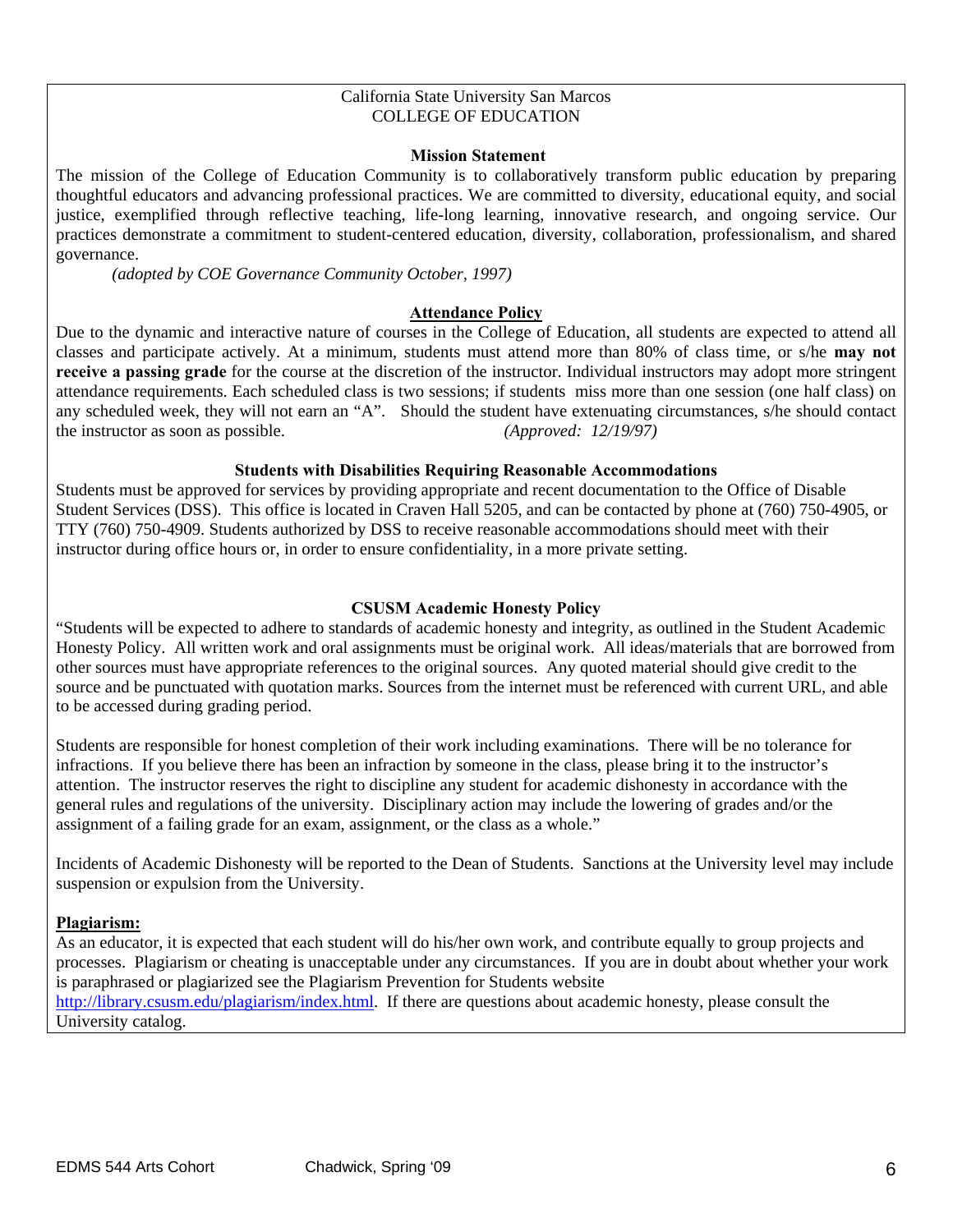| Date                                                                                                                                                                                                                                   | <b>Topic</b>                                                                                                          | Assignment (if any)                                                                                              |
|----------------------------------------------------------------------------------------------------------------------------------------------------------------------------------------------------------------------------------------|-----------------------------------------------------------------------------------------------------------------------|------------------------------------------------------------------------------------------------------------------|
| Session 1:<br>1/23                                                                                                                                                                                                                     | "Social Studies" -- What? Why?<br><b>Introduction and Course Overview</b>                                             | $T: 1$ (in class)<br>$T: 3$ pgs. $60 - 68$ (in class)                                                            |
|                                                                                                                                                                                                                                        | Physical Model                                                                                                        |                                                                                                                  |
|                                                                                                                                                                                                                                        | The Big Picture in California<br><b>H/SS Framework and State Standards</b><br>(with texts)                            |                                                                                                                  |
|                                                                                                                                                                                                                                        | Unit Design Stage 1<br>Workshop                                                                                       |                                                                                                                  |
| Session 2<br>1/30                                                                                                                                                                                                                      | Literature/VAPA Integration and Presentation                                                                          | <b>UBD</b> Article                                                                                               |
| Unit Design Stage 1 (Continued)<br><b>What They Know?</b><br>Assessment Leads the Way<br>Questioning for Understanding<br>Workshop, Unit Design Stage 2                                                                                |                                                                                                                       | <b>H/SS Standards Presentations/ Unit Design</b>                                                                 |
|                                                                                                                                                                                                                                        | <b>Setting Ideas Into Action, How Do You Know</b>                                                                     | <b>Physical Models</b><br>Small photo of self<br><b>Folder/Bio Poem</b>                                          |
|                                                                                                                                                                                                                                        |                                                                                                                       | T:2 Pages 16-23 (Why is Plann stop at Deciding on)<br>T:5, Pages 93-95 (Stop at Authentic Assess and Portfolios) |
| Session 3<br><b>MONDAY</b>                                                                                                                                                                                                             | <b>Being RESOURCE-full</b>                                                                                            | I:4                                                                                                              |
| Feb 2                                                                                                                                                                                                                                  | Textbooks and the Information Age<br><b>Online Resources</b>                                                          | <b>Stage 1 and 2 Unit Plan Draft Due</b>                                                                         |
| (Switch with 522)<br>The H.O.T.S. are Cool!<br>Getting Your Students to Think                                                                                                                                                          | T: 8<br>(pages 155-156 Can You? Pages 158-168)                                                                        |                                                                                                                  |
|                                                                                                                                                                                                                                        | <b>WORKSHOP, UNIT DESIGN STAGE 3</b><br><b>MANIPULATIVES IN SOCIAL STUDIES</b><br>The Impact of Primary Sources, Oral | Oral History Articles (choose one of two)                                                                        |
| History                                                                                                                                                                                                                                |                                                                                                                       | <b>Literature Connection Draft Due, Friday, Feb 6 in 522</b>                                                     |
| Session 4                                                                                                                                                                                                                              |                                                                                                                       | <b>LITERATURE CONNECTION DRAFT RETURNED</b>                                                                      |
| 2/13<br><b>MEETING DIVERSE NEEDS</b><br>Teaching for Inclusion<br>Workshop: Field Trip<br><b>Learning Outside the Classroom</b><br>Field Trips for Education Inquiry<br><b>Developing Your Toolbox</b><br>Reading, Writing, Technology |                                                                                                                       | <b>Lit Connections Projects Due</b>                                                                              |
|                                                                                                                                                                                                                                        |                                                                                                                       | <b>Lit Conn. Presentations</b>                                                                                   |
|                                                                                                                                                                                                                                        |                                                                                                                       | <b>STAGE 3 UNIT PLAN DRAFT DUE</b>                                                                               |
|                                                                                                                                                                                                                                        |                                                                                                                       | <u>T:6</u>                                                                                                       |
| Session 5<br>2/20                                                                                                                                                                                                                      | <b>Making Learning Come Alive</b><br>Teaching Through the Arts<br>FIELD TRIP: San Diego Museum of Art, 9:00 am        | T:10<br>Field Trip Draft Due (bring 2<br>copies)                                                                 |

# **Anticipated Schedule/Course Outline**